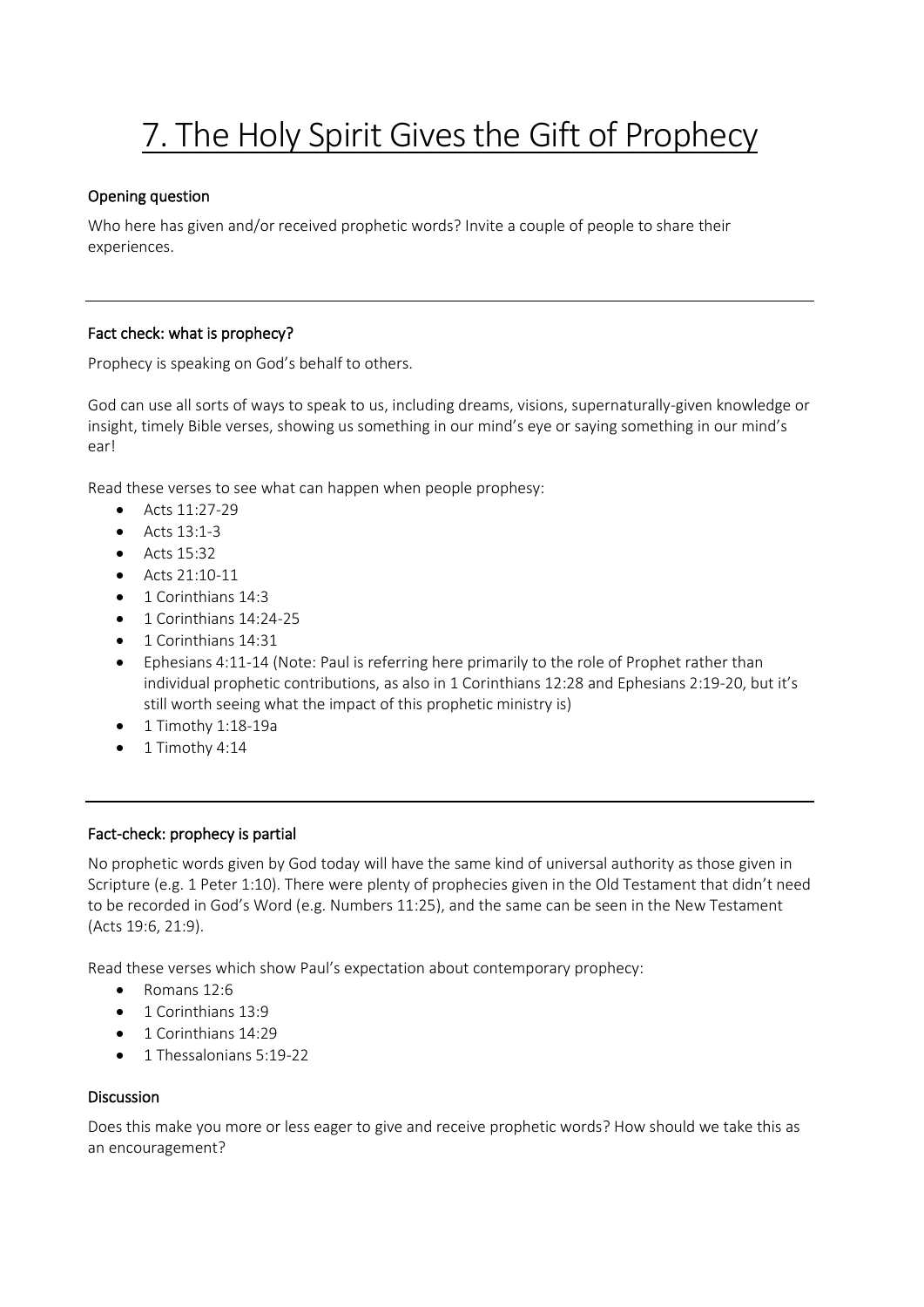How can these three characteristics help us to grow in using the gift of prophecy: love, humility, intimacy with God?

#### Receiving the gift of prophecy

We are repeatedly commanded to desire this gift (1 Corinthians 14:1, 5, 39), and now is the chance to put this into action!

As with all the Spirit's gift, we need to ask with eager faith. Hopefully your discussions will have stirred this up, read these verses aloud to add to this:

- Luke 11:9-13
- Acts 2:16-18

Spend time as a group praising God, encouraging people to use the gift of tongues as well as praying and singing in human languages.

Invite all those who want to receive the gift of prophecy to ask the Holy Spirit for it. Encourage those who are familiar with it to pray and lay on hands for others to receive it.

Get people into groups of about six, and pray and prophesy for one person at a time. Don't force anyone who doesn't want this to happen to them, and don't expect that everyone will have something to share. Hopefully as prophetic words begin to be shared, more will follow (as per 1 Corinthians 14:29-32).

There may also be words for the group as a whole, for unknown individuals (e.g. "Someone here…"), and for the church, so make space for these to be shared too.

Start making this a regular part of your group's life together, so you can be obedient to the command to desire prophecy, and help the people in your group to grow in their gifting.

#### To reflect on during the week

God knows everything about everyone around you. Ask Him to speak to you about a family member / friend / colleague / neighbour who isn't a Christian. If you've got the faith to share what He tells you with them, go for it! If not, use what God tells you about them to pray for them.

#### Recommended resource

A member of King's gave a talk some time ago on a beginners' guide to growing in the prophetic, here are their main points…

If I could share three things to encourage you they would be these.

First: God cares enough to speak. Expect Him to. I think many people go through their day assuming that God isn't speaking to them. So they don't tune in to listen. My very simple challenge is this: try assuming that God does want to speak to you. How might He get your attention?